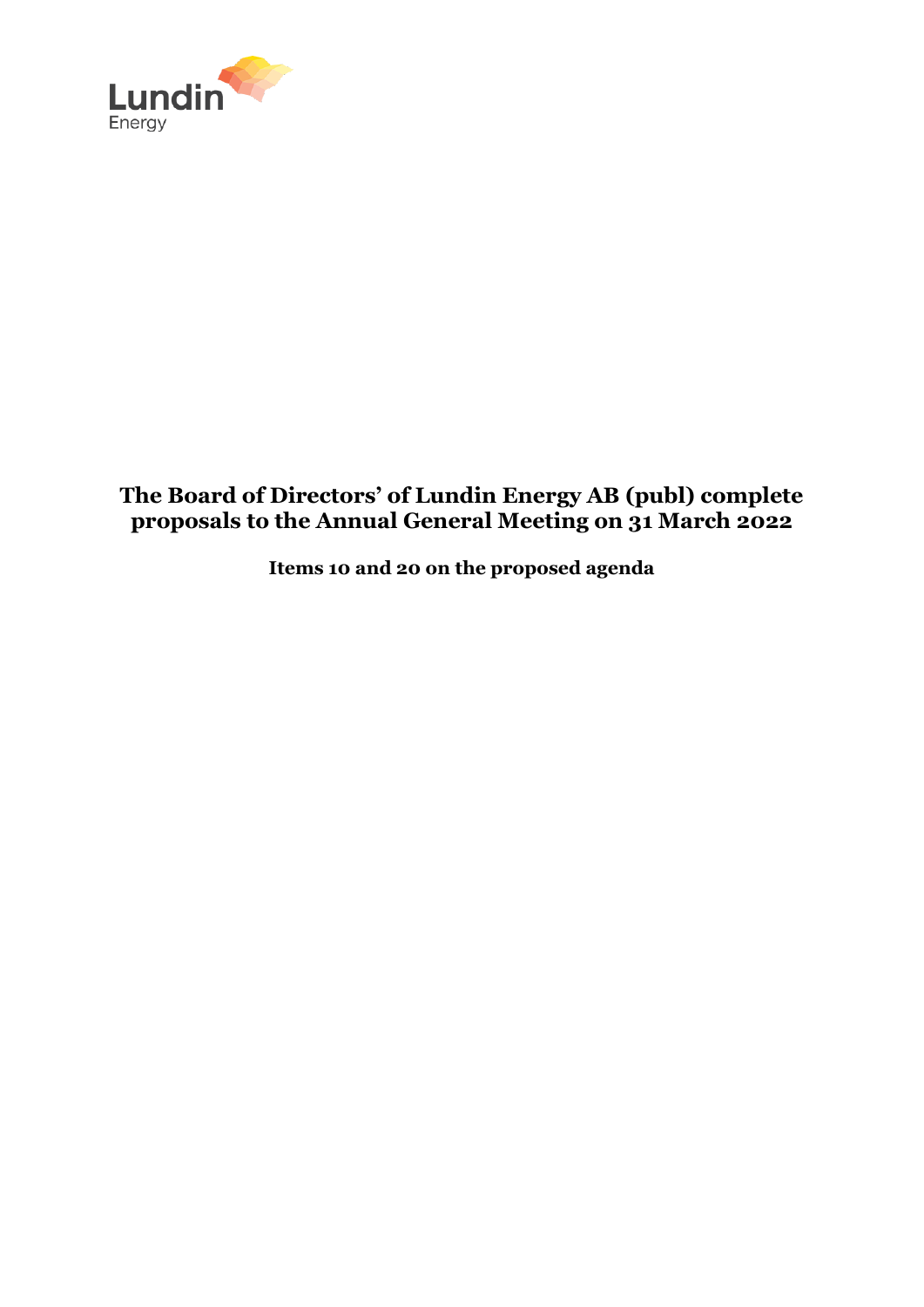

## **Item 10: Resolution in respect of disposition of the Company's result according to the adopted balance sheet and determination of record dates for cash dividend**

The Board of Directors proposes that the Annual General Meeting resolves on a quarterly cash dividend of USD 0.5625 per share, corresponding to USD 160 million (rounded off) per quarter. Before payment, each quarterly dividend of USD 0.5625 per share shall be converted into a SEK amount based on the USD to SEK exchange rate published by Sweden's central bank (Riksbanken) four business days prior to each record date (rounded off to the nearest whole SEK 0.01/share). The final USD equivalent amount received by the shareholders may therefore slightly differ depending on what the USD to SEK exchange rate is on the date of the dividend payment. The SEK amount per share to be distributed each quarter will be announced in a press release about four business days prior to each record date.

Payment of each quarterly dividend shall be conditional upon that the Company owns all shares in Lundin Energy MergerCo AB (publ) on the record date for the quarterly dividend. The Board of Directors also proposes that the Annual General Meeting resolves on a so-called Lex Asea distribution of all shares in Lundin Energy MergerCo AB (publ), see item 20 b) on the proposed agenda.

Pursuant to a preliminary timetable, the Lex Asea distribution of all shares in Lundin Energy MergerCo AB (publ) is planned to occur in late O2 2022. For as long as the Company owns all shares of Lundin Energy MergerCo AB (publ) and until the Lex Asea distribution is effectuated, the following cash dividend related dates shall apply.

| Ex-dividend date | Record date    | Potential payment date |
|------------------|----------------|------------------------|
| 1 April 2022     | 4 April 2022   | 7 April 2022           |
| 6 July 2022      | 7 July 2022    | 12 July 2022           |
| 3 October 2022   | 4 October 2022 | 7 October 2022         |
| 4 January 2023   | 5 January 2023 | 11 January 2023        |

In order to comply with Swedish company law, a maximum total SEK amount shall be pre-determined to ensure that the annual cash dividend distributed does not exceed the available distributable reserves of the Company and such maximum amount for the proposed cash dividend has been set to a cap of MSEK 7,040 (i.e. MSEK 1,760 per quarter). If the total cash dividend would exceed the cap of MSEK 7,040, the dividend will be automatically adjusted downwards so that the total cash dividend corresponds to the cap of MSEK 7,040.

If Riksbanken does not publish the USD to SEK exchange rate on the fourth business day prior to the relevant record date, the conversion into SEK will be based on the USD to SEK exchange rate published by Riksbanken immediately before such business day.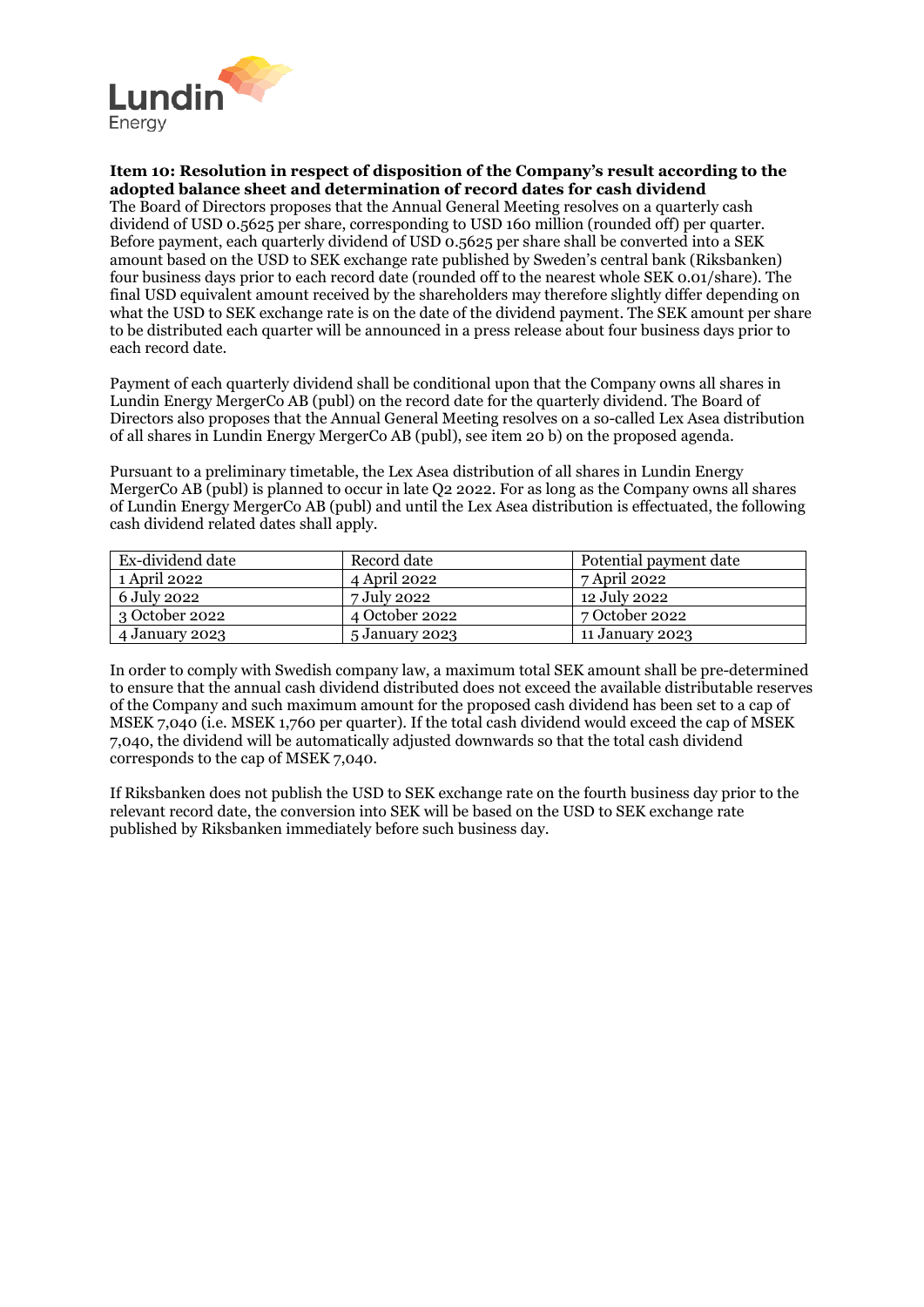

 $\overline{a}$ 

| The AGM has the following funds at its disposal: | SEK 62,760.7 million              |
|--------------------------------------------------|-----------------------------------|
| The Board of Directors proposes that the         | SEK 6,091.9 million <sup>1</sup>  |
| shareholders are paid a quarterly dividend of    |                                   |
| USD 0.5625 per share:                            |                                   |
| The Board of Directors proposes a distribution   | SEK 55,118.9 million <sup>2</sup> |
| of all shares in Lundin Energy MergerCo AB       |                                   |
| (publ), see item 20 b) of the proposed agenda:   |                                   |
| The following amount will be carried forward as  | SEK 1,549.9 million               |
| retained earnings:                               |                                   |

The Board of Directors' reasoned statement pursuant to pursuant to Chapter 18, Section 4 of the Swedish Companies Act is available on the Company's website, www.lundin-energy.com

> Stockholm in February 2022 **Lundin Energy AB (publ)** *The Board of Directors*

<span id="page-2-0"></span><sup>1</sup> Payment of each quarterly dividend shall be conditional upon that the Company owns all shares in Lundin Energy MergerCo AB (publ) on the record date for the quarterly dividend. Accordingly, no quarterly dividends shall be paid by the Company after the completion of the proposed combination with Aker BP. The amount included in the table above is based on four quarterly dividend payments but will change if less than four quarterly dividends have been paid when the Company ceases to own all shares in Lundin Energy MergerCo AB (publ). The completion of the proposed combination with Aker BP is currently expected to occur end of June, which would result in one quarterly dividend payment. The amount is based on the USD to SEK exchange rate published by Sweden's central bank (Riksbanken) as at 24 February 2022. The amount is also based on the number of shares in circulation on 24 February 2022 and the total dividend amount may change by the record dates as a result of repurchases of own shares, sale of treasury shares, or as a result of issue of new shares. The dividend is USD denominated, fluctuations in the USD to SEK exchange rate between 24 February 2022 and approval of the dividend proposal by the Annual General Meeting will have an impact on the total dividend amount reported in SEK. If the dividend proposal is approved by the Annual General Meeting, and once the assessment has been made that the condition for payment has been fulfilled in relation to each quarterly payment, the dividend will be recorded as a liability in USD and the SEK equivalent of any USD liability recognised will fluctuate between the date it is recognised until it is converted from USD to SEK.

<span id="page-2-1"></span><sup>2</sup> The value of the shares in Lundin Energy MergerCo AB (publ) is determined based on the book value of Lundin Energy Holding BV at the end of 2021 with the book value of the newly incorporated Lundin Energy MergerCo AB (publ) as of the distribution date expected to be the same following internal restructuring steps prior to completion of the proposed combination with Aker BP. The value might change up until the distribution of the shares in Lundin Energy MergerCo AB (publ) but will never, in combination with the quarterly cash dividend proposed under item 1o of the agenda, exceed the unrestricted equity of the Company.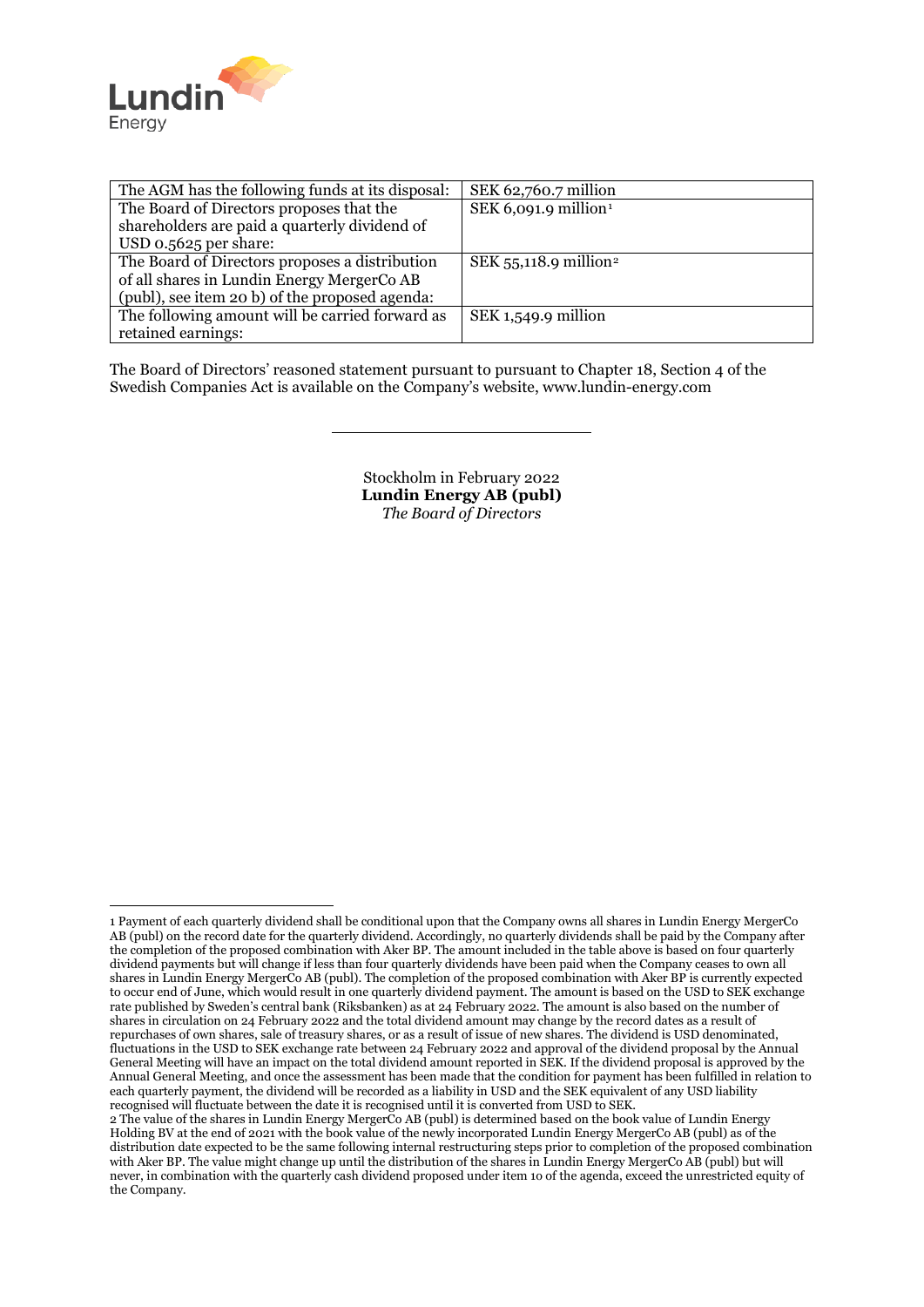

### **Items 20 a)–c): Resolution in respect of (a) approval of merger between Lundin Energy MergerCo AB (publ) and Aker BP ASA, (b) distribution of all shares in Lundin Energy MergerCo AB (publ) and (c) authorisation for the Board of Directors to resolve on sale of treasury shares**

# **Background**

On 21 December 2021, the Company entered into an agreement regarding a combination of Aker BP and the Company's exploration & production business. The combination shall be carried out as a statutory cross-border merger in accordance with Norwegian and Swedish law, through which Aker BP will absorb Lundin Energy MergerCo AB (publ), which at the time of the completion of the merger will contain the Company's exploration & production business. In order to facilitate an efficient distribution of the merger consideration directly to the shareholders of the Company, the Company shall shortly before the completion of the combination distribute all shares in Lundin Energy MergerCo AB (publ) to the Company's shareholders.

Completion of the combination with Aker BP, including the distribution of all shares in Lundin Energy MergerCo AB (publ) is subject to certain terms and conditions, including approval by the Annual General Meeting of the Board of Directors' proposals under this item 20 as well as Aker BP receiving necessary governmental clearances and shareholder approval. According to a preliminary timetable, completion of the combination is planned to occur in late Q2 2022.

For more information about the combination, including the press releases announcing the transaction and the joint merger plan prepared by Aker BP and Lundin Energy MergerCo AB (publ) dated 14 February 2022, please see Aker BP's website, www.akerbp.com, or the Company's website, www.lundin-energy.com.

A prospectus exemption document describing, among other things, Aker BP, the Company's exploration & production business and the terms and conditions of the combination will be published by Aker BP and made available on the above websites on or around 10 March 2022.

#### **Item 20 a): Resolution in respect of approval of merger between Lundin Energy MergerCo AB (publ) and Aker BP ASA**

The Board of Directors proposes that the Annual General Meeting resolves to approve that the Company carries out the combination of Aker BP and the Company's exploration & production business in accordance with the terms and conditions set out in the joint merger plan prepared by Aker BP and Lundin Energy MergerCo AB (publ) dated 14 February 2022.

#### **Item 20 b): Resolution in respect of distribution of all shares in Lundin Energy MergerCo AB (publ)**

The Board of Directors proposes that the Annual General Meeting resolves that all shares in the Company's wholly-owned subsidiary Lundin Energy MergerCo AB (publ) be distributed, whereby one (1) share in the Company entitles to one (1) share in Lundin Energy MergerCo AB (publ).

The Board of Directors further proposes that the Annual General Meeting resolves to authorise the Board of Directors to determine the record date for the right to receive shares in Lundin Energy MergerCo AB (publ).

The distribution of all shares in Lundin Energy MergerCo AB (publ) shall be conditional upon that the other conditions for completion of the combination with Aker BP and the Company's exploration & production business set out in the joint merger plan dated 14 February 2022 are satisfied.

The distribution of the shares in Lundin Energy MergerCo AB (publ) is expected to be made in accordance with the so-called Lex Asea rules. Lex Asea is a Swedish tax regulation. This tax regulation implies, in brief, that the shares in a subsidiary can be distributed without triggering any immediate taxation of the dividend (instead, in Sweden, the tax basis for the shares in the parent company is allocated between the shares in the parent company and the received shares in the subsidiary).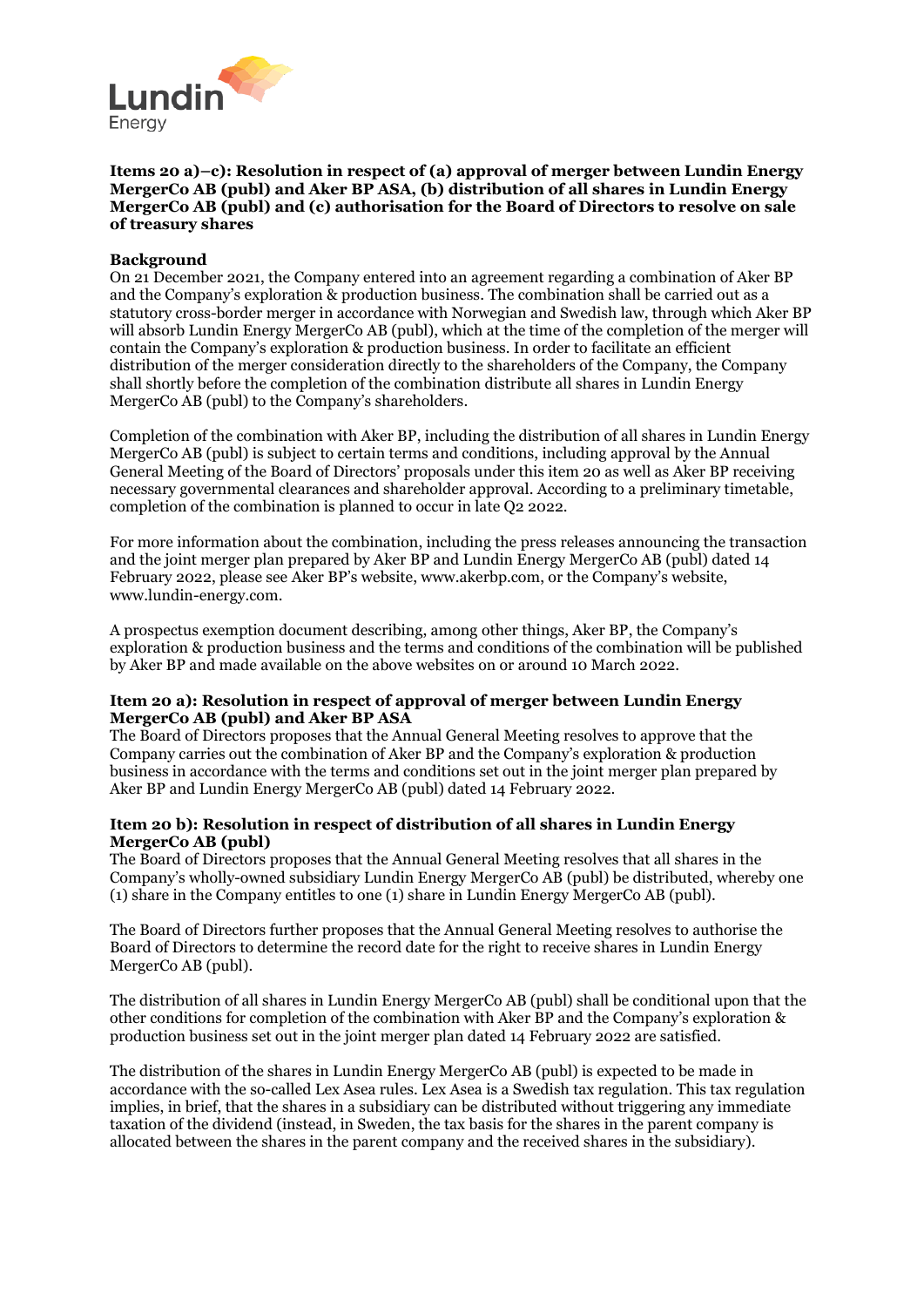

| The AGM has the following funds at its disposal: | SEK 62,760.7 million              |
|--------------------------------------------------|-----------------------------------|
| The Board of Directors proposes a distribution   | SEK 55,118.9 million <sup>3</sup> |
| of all shares in Lundin Energy MergerCo AB       |                                   |
| $(pub!)$ :                                       |                                   |
| The Board of Directors proposes that the         | SEK 6,091.9 million 4             |
| shareholders are paid a quarterly dividend of    |                                   |
| USD 0.5625 per share, see item 10 of the         |                                   |
| proposed agenda:                                 |                                   |
| The following amount will be carried forward as  | SEK 1,549.9 million               |
| retained earnings:                               |                                   |

# **Item 20 c): Resolution in respect of authorisation for the Board of Directors to resolve on sale of treasury shares**

The Board of Directors proposes that the Annual General Meeting resolves to authorise the Board of Directors, during the period until the next Annual General Meeting, to decide on sales of shares in the Company on Nasdaq Stockholm.

The maximum number of shares that may be sold is the number of shares that the Company holds in treasury. Sales of shares on Nasdaq Stockholm may take place only at a price within the spread between the highest bid price and lowest ask price prevailing and disseminated by Nasdaq Stockholm from time to time. The sales shall be made in accordance with the provisions concerning sales of a company's own shares under applicable stock exchange rules and other applicable rules and regulations.

As of the date of this notice, the Company holds 1,356,436 shares in treasury. The Board of Directors' intention is to exercise the authorisation and sell all such shares prior to the record date for the distribution of all shares in Lundin Energy MergerCo AB (publ) (see item 20 b) above) in accordance with the transaction agreement with Aker BP.

#### **Majority requirement, etc.**

The Board of Directors proposes that the Annual General Meeting resolves on the proposals under items 20 a)–c) as one joint resolution and the resolution is valid if supported by shareholders holding not less than two-thirds of the votes cast and the shares represented at the Annual General Meeting.

#### **The Board of Directors' statement regarding the distribution of all shares in Lundin Energy MergerCo AB (publ)**

The Board of Directors' reasoned statement pursuant to pursuant to Chapter 18, Section 4 of the Swedish Companies Act is available on the Company's website, www.lundin-energy.com

<span id="page-4-0"></span><sup>&</sup>lt;sup>3</sup> The value of the shares in Lundin Energy MergerCo AB (publ) is determined based on the book value of Lundin Energy Holding BV at the end of 2021 with the book value of the newly incorporated Lundin Energy MergerCo AB (publ) as of the distribution date expected to be the same following internal restructuring steps prior to completion of the proposed combination with Aker BP. The value might change up until the distribution of the shares in Lundin Energy MergerCo AB (publ) but will never, in combination with the quarterly cash dividend proposed under item 1o of the agenda, exceed the unrestricted equity of the Company.

<span id="page-4-1"></span><sup>4</sup> Payment of each quarterly dividend shall be conditional upon that the Company owns all shares in Lundin Energy MergerCo AB (publ) on the record date for the quarterly dividend. Accordingly, no quarterly dividends shall be paid by the Company after the completion of the proposed combination with Aker BP. The amount included in the table above is based on four quarterly dividend payments but will change if less than four quarterly dividends have been paid when the Company ceases to own all shares in Lundin Energy MergerCo AB (publ). The completion of the proposed combination with Aker BP is currently expected to occur end of June, which would result in one quarterly dividend payment. The amount is based on the USD to SEK exchange rate published by Sweden's central bank (Riksbanken) as at 24 February 2022. The amount is also based on the number of shares in circulation on 24 February 2022 and the total dividend amount may change by the record dates as a result of repurchases of own shares, sale of treasury shares, or as a result of issue of new shares. The dividend is USD denominated, fluctuations in the USD to SEK exchange rate between 24 February 2022 and approval of the dividend proposal by the Annual General Meeting will have an impact on the total dividend amount reported in SEK. If the dividend proposal is approved by the Annual General Meeting, and once the assessment has been made that the condition for payment has been fulfilled in relation to each quarterly payment, the dividend will be recorded as a liability in USD and the SEK equivalent of any USD liability recognised will fluctuate between the date it is recognised until it is converted from USD to SEK.